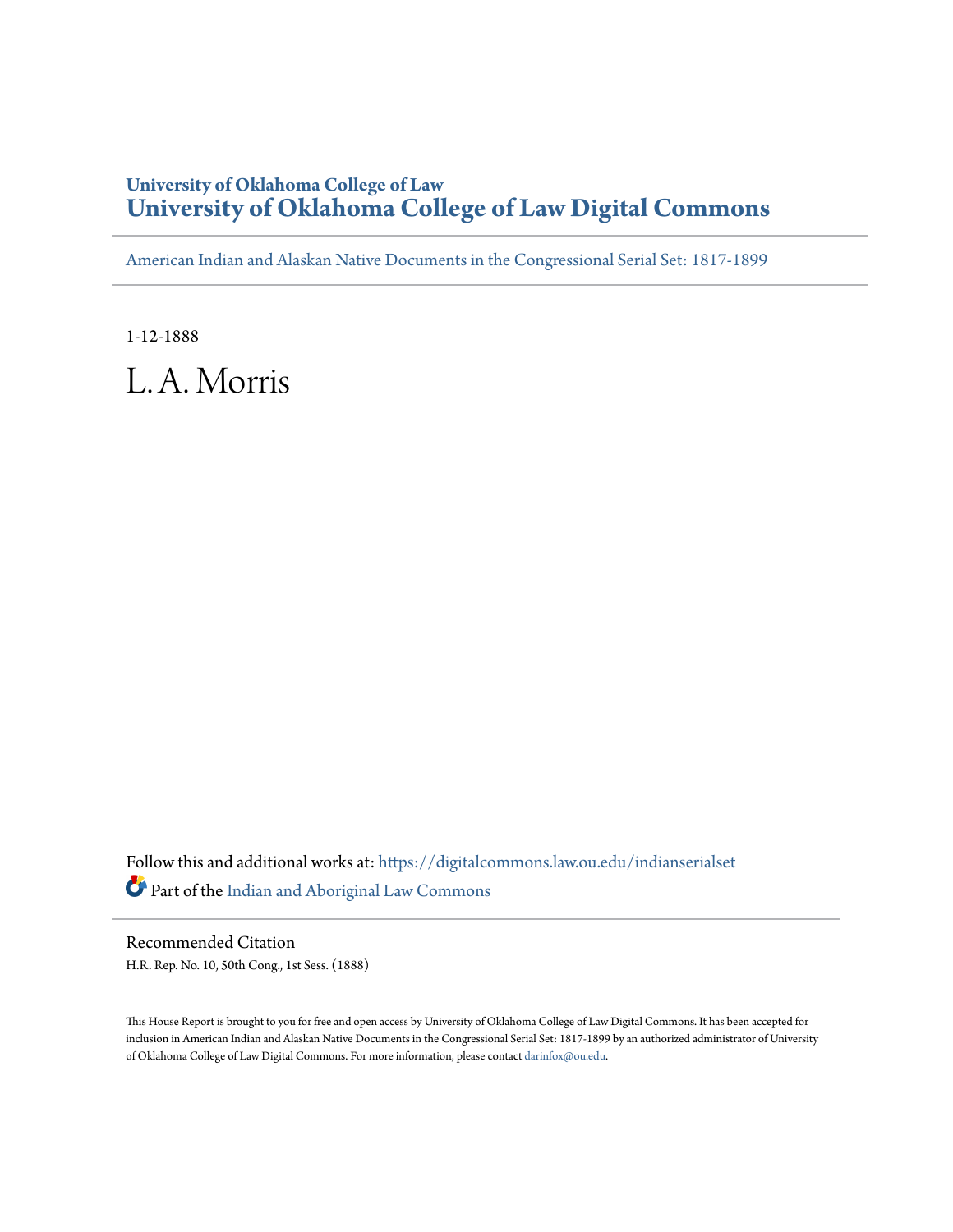50TH CoNGRESS,} HOUSE OF REPRESENTATIVES. *1st Session.*  { REPORT No. 10.

## L. A. MORRIS.

JANUARY 12, 1888.-Committed to the Committee of the Whole House and ordered to be printed.

Mr. RoGERS, from the Committee on the Judiciary, submitted the following

## **REPORT:**

## [To accompany bill H. R. 76.]

The Committee on the Judiciary, to whom was referred, the bill  $(H, R, 76)$ *for the relief of L.A. Morris, have considered the same, and make the following report :* 

On the 25th day of September, 1875, suit was instituted in the district court of the United States for the western district of Arkansas, at Fort Smith, in behalf of the United States, against T. T. Maxwell and L. A. Morris, under the name and style of Maxwell & Morris, partners in trade, John A. Fitch, and John Dorchester, to recover the penalty of a bond executed by the said Maxwell & Morris, as traders in the Choctaw Nation. The breach alleged in the complaint consisted in a violation of that provision of the bond which obligated the said Maxwell & Morris to obtain a license from the local authorities of the Choctaw Nation before offering or exposing their goods for sale.

On the 11th day of November, 1878, the suit was dismissed as to all the defendants except L. A. Morris, and judgment was recovered against him for the sum of \$5,000, the penalty of the bond.

The facts in the case appear to be as follows: In 1875 Maxwell  $\&$ Morris, having been appointed Indian traders, executed the bond declared upon, and the same was presented to and approved by E. **P.**  Smith, Indian Commissioner. Upon the execution and approval of the bond, license was duly issued to said Maxwell & Morris to trade in the Choctaw Nation.

L. A. Morris applied to George W. Ingalls, agent for the five civilized tribes of Indians, to ascertain if it was necessary to obtain a permit to trade from the local authorities of the Choctaw Nation, and was informed by him that it was not necessary. He was advised by Ingalls, the Indian agent, to get up a petition signed by a number of leading or prominent men, asking for the privilege of trading with the Indians. The petition was prepared and the signatures of several persons obtained, but was never presented, as under the advice of the Indian agent a permit was not believed to be necessary. One condition of the bond recites that "the principal shall faithfully conform to and observe all the laws and regulations made, or which shall be made, for the government of trade and intercourse with the Indian tribes." By reference to the treaty existing between the United States and the Choctaw Nation it will be seen that, in addition to the license granted by the Gov